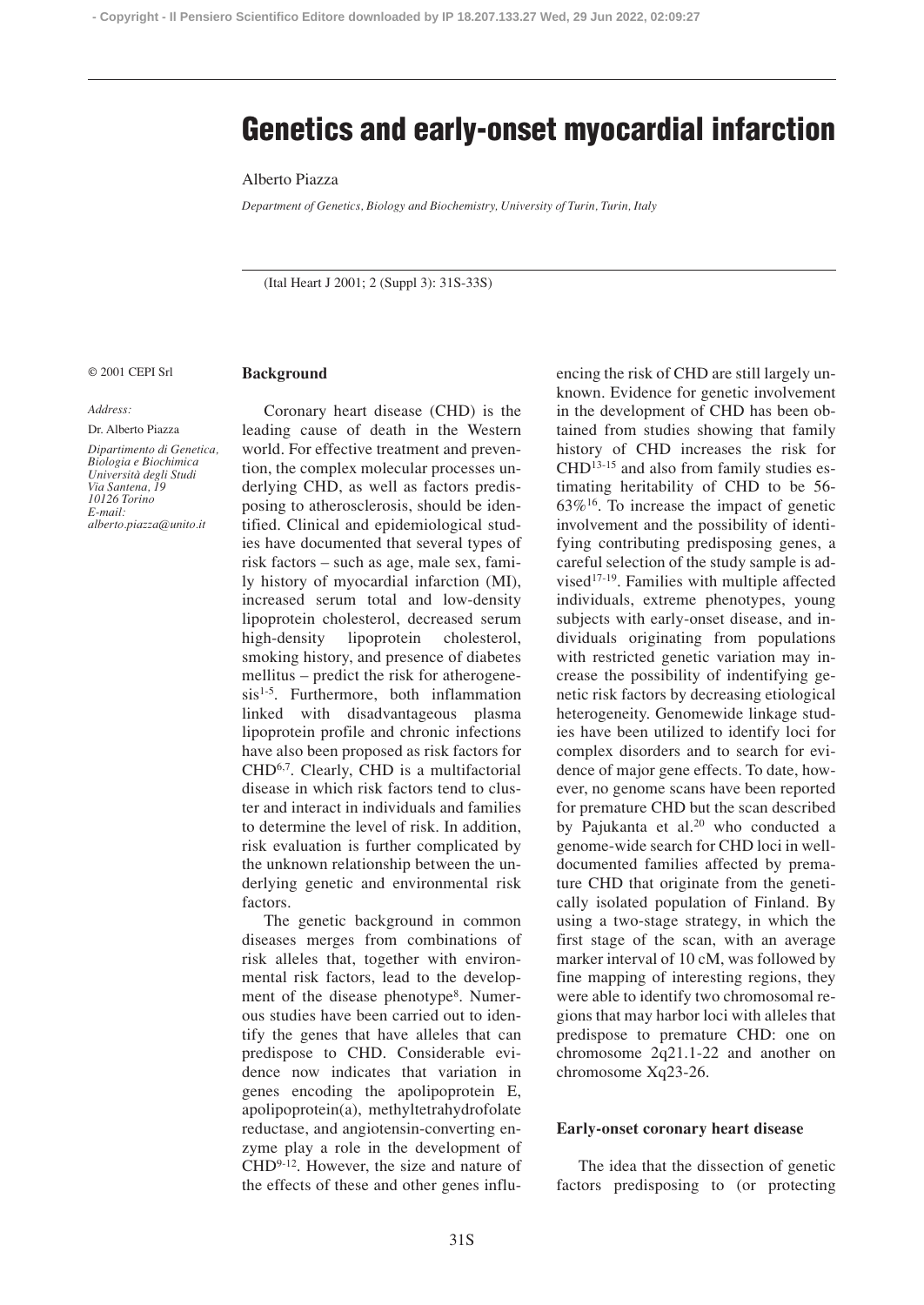from) CHD is easier in affected individuals without apparent risk factors (or alternatively in non-affected individuals with risk factors) has been implemented in a collaborative effort by some Cardiology Units operating in the region of Piedmont (Italy) and the Department of Genetics, Biology and Biochemistry of the University of Turin (Italy). Our sampling design was to consider age as a primary risk factor and to select cases without this risk factor (young individuals) with early-onset acute MI as a preferential target to identify possible genetic components. The preliminary results reported by Brscic et al.<sup>21</sup> were based on a sample of 106 patients aged < 45 years with a diagnosis of acute MI. The following genetic polymorphisms: angiotensin I-converting enzyme, angiotensin II type 1 receptor, apolipoprotein E, endothelial constitutive nitric oxide synthase and platelet glycoprotein IIIa, were tested and compared with a control group without acute MI matched for age and sex. The conclusion was that the only clear-cut genetic independent predictor of an early-onset MI is the presence of the allele ε4 of the apolipoprotein E polymorphism, confirming the remarkable influence of this genetic marker in anticipating CHD onset.

In a more recent and updated study<sup>22</sup> a total of  $174$ young subjects with acute MI (including the previous ones) and 174 healthy controls matched for age and sex have been tested for other two genetic polymorphisms, the transforming growth factor (TGF)- $\beta_1$  and the aldosterone synthase (CYP11B2). The prevalence of the CC genotype of CYP11B2 gene was 28.7% in the cases vs 17.2% in controls ( $p = 0.040$ , odds ratio-OR 1.56, 95%) confidence interval-CI in the range 1.10-2.20); the prevalence of the GG genotype of TGF- $\beta_1$  gene was 28.1% in the cases vs 12.8% in controls ( $p = 0.002$ , OR 1.94, 95% CI 1.33-2.81). At follow-up of the group of the cases which lasted more than 4 years, a statistically significant increase in the frequency of the apolipoprotein E ε4 allele has been found among the cases who experienced a second MI event (ε4 vs non-ε4 carriers p  $= 0.020$ , OR 3.59, 95% CI 1.40-9.19). A significant increase in the frequency of the C allele of angiotensin II type 1 receptor gene has also been observed in the same group (AC + CC vs AA  $p = 0.017$ , OR 2.75, 95% CI 1.36-5.56).

In conclusion our preliminary findings seem to show that:

• the proteins coded by the genes  $TGF - \beta_1$  and CYP11B2, which play a pivotal role in many regulatory processes, may be also involved in vascular remodeling<sup>23</sup> and pathogenesis of atherosclerosis<sup>24</sup>;

• the GG genotype of TGF- $\beta_1$  gene and the CC genotype of CYP11B2 gene should be considered as risk factors for the occurrence of acute MI at young age, while the presence of the apolipoprotein E ε4 allele or angiotensin II type 1 receptor C allele may be associated with a worse prognosis after acute MI has occurred.

#### **References**

- 1. Kannel WB, Castelli WP, Gordon T, McNamara PM. Serum cholesterol, lipoproteins, and the risk of coronary heart disease: the Framingham study. Ann Intern Med 1971; 74: 1- 12.
- 2. The Pooling Project Research Group. Relationship of blood pressure, serum cholesterol, smoking habit, relative weight and ECG abnormalities to incidence of major coronary events. Monograph 60. Dallas, TX: American Heart Association, 1978.
- 3. Pyorala K, Laakso M, Uusitupa M. Diabetes and atherosclerosis: an epidemiologic view. Diabetes Metab Rev 1987; 3: 463-524.
- 4. Genest J Jr, Cohn JS. Clustering of cardiovascular risk factors: targeting high-risk individuals. Am J Cardiol 1995; 76 (Suppl): 8A-20A.
- 5. Wilson PW, D'Agostino RB, Levy D, Belanger AM, Silbershatz H, Kannel WB. Prediction of coronary heart disease using risk factor categories. Circulation 1998; 97: 1837-47.
- 6. Saikku P, Leinonen M, Mattila K, et al. Serological evidence of an association of a novel Chlamydia, TWAR, with chronic coronary heart disease and acute myocardial infarction. Lancet 1988; 2: 983-6.
- 7. Noll G. Pathogenesis of atherosclerosis: a possible relation to infection. Atherosclerosis 1998; 140 (Suppl): S3- S9.
- 8. Risch N, Merikangas K. The future of genetic studies of complex human diseases. Science 1996; 273: 1516-7.
- 9. Kraft HG, Lingenhel A, Kochl S, et al. Apolipoprotein(a) kringle IV repeat number predicts risk for coronary heart disease. Arterioscler Thromb Vasc Biol 1996; 16: 713-9.
- 10. Cambien F, Poirier O, Lecerf L, et al. Deletion polymorphism in the gene for angiotensin-converting enzyme is a potent risk factor for myocardial infarction. Nature 1992; 359: 641-4.
- 11. Boushey CJ, Beresford SA, Omenn GS, Motulsky AG. A quantitative assessment of plasma homocysteine as a risk factor for vascular disease: probable benefits of increasing folic acid intakes. JAMA 1995; 274: 1049-57.
- 12. Wilson PW, Schaefer EJ, Larson MG, Ordovas JM. Apolipoprotein E alleles and risk of coronary disease. A meta-analysis. Arterioscler Thromb Vasc Biol 1996; 16: 1250-5.
- 13. Rose G. Familial patterns in ischaemic heart disease. Br J Prev Soc Med 1964; 18: 75-80.
- 14. Sholtz RI, Rosenman RH, Brand RJ. The relationship of reported parental history to the incidence of coronary heart disease in Western Collaborative Group Study. Am J Epidemiol 1975; 102: 350-6.
- 15. Jousilahti P, Puska P, Vartiainen E, Pekkanen J, Tuomilehto J. Parental history of premature coronary heart disease: an independent risk factor of myocardial infarction. J Clin Epidemiol 1996; 49: 497-503.
- 16. Nora JJ, Lortscher RH, Spangler RD, Nora AH, Kimberling WJ. Genetic-epidemiologic study of early-onset ischemic heart disease. Circulation 1980; 61: 503-8.
- 17. Lander ES, Schork NJ. Genetic dissection of complex traits. Science 1994; 265: 2037-48.
- 18. Wright AF, Carothers AD, Pirastu M. Population choice in mapping genes for complex diseases. Nat Genet 1999; 23: 397-404.
- 19. Göring HH, Terwilliger JD. Gene mapping in the 20th and 21st centuries: statistical methods, data analysis, and experimental design. Hum Biol 2000; 72: 63-132.
- 20. Pajukanta P, Cargill M, Viitanen L, et al. Two loci on chro-